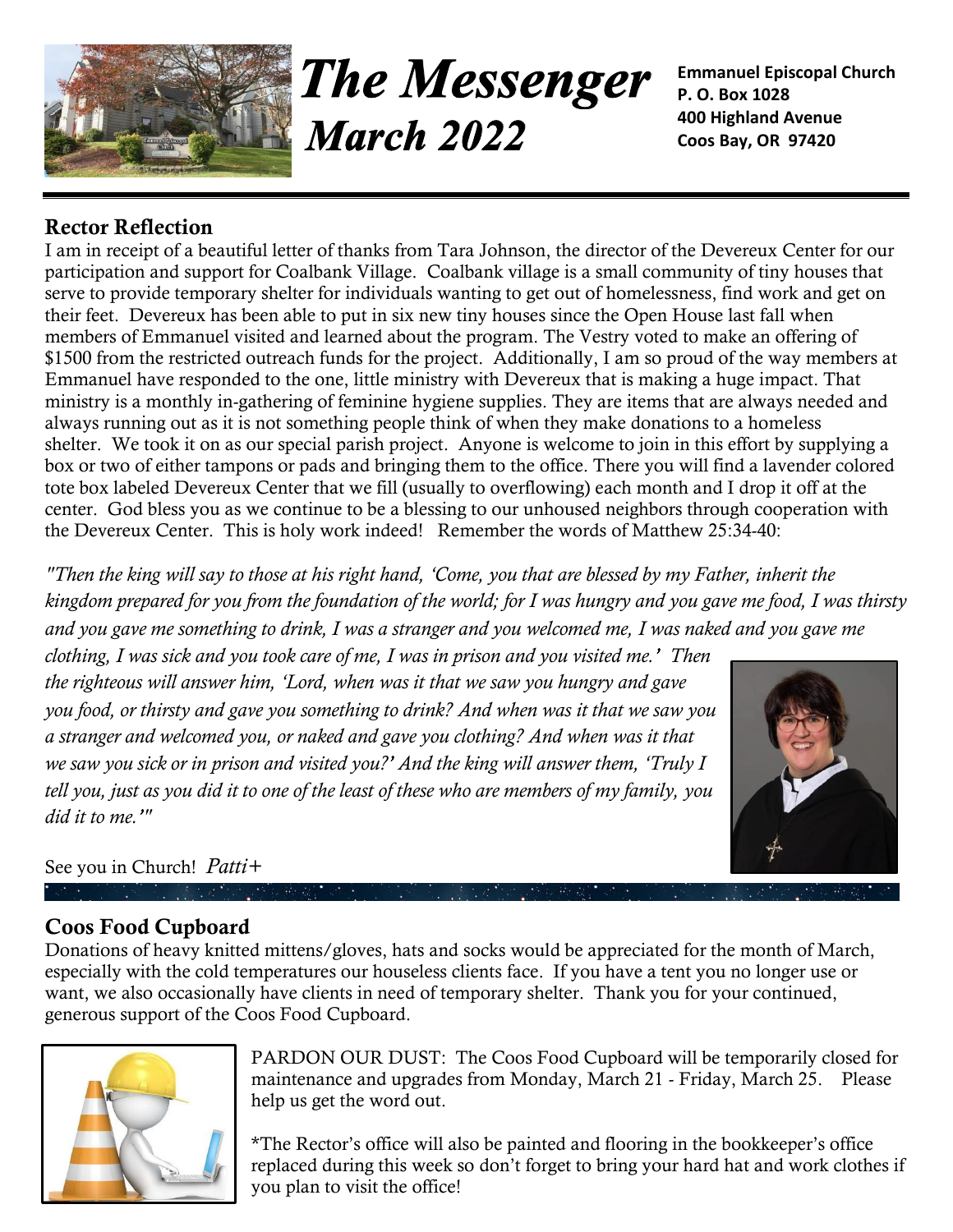

#### **Shrove Tuesday Pancake Supper, March 1st**

#### **5:00 PM – 6:30 PM**

This especially indulgent day symbolizes the start of Lent. The tradition of using this particular food began when Anglo-Saxon Christians used to cook up pancakes as a means to use up their fats and eggs before the fasting period. These Christians would then head to confession to seek forgiveness for their sins, otherwise known as being 'shriven' which is the origin of the name 'Shrove Tuesday'.

#### **Come enjoy!**

All You Can Eat Menu: Fluffy Pancakes; Plain/Blueberry/Gluten-free (provided) Savory Breakfast Sides Juice and Coffee

If you are able to help setup/cleanup or bring a breakfast side or juice, please sign up in the church entryway. Thank you!





**Ash Wednesday Services** March 2, 2022 Imposition of Ashes 12:00 PM and 7:00 PM (No Morning Prayer, Evening Prayer or Bible Study this day.)



 **40 days, 40 items, 40 blessings…**a way to give thanks for the gift of having enough! There will be United Thank Offering boxes in the entryway for those who would like to participate in a Lenten discipline that is focused on giving thanks for the blessing of having "enough" that we can share with others.

 Each day of Lent, put a coin or paper money into the United Thank Offering blue box, giving thanks for the blessings of having enough. 40 days, 40 items, 40 blessings multiplied by all of us who participate!

**Daylight Saving Time Don't forget to set your clocks ahead one hour on Sunday, March 13th!**

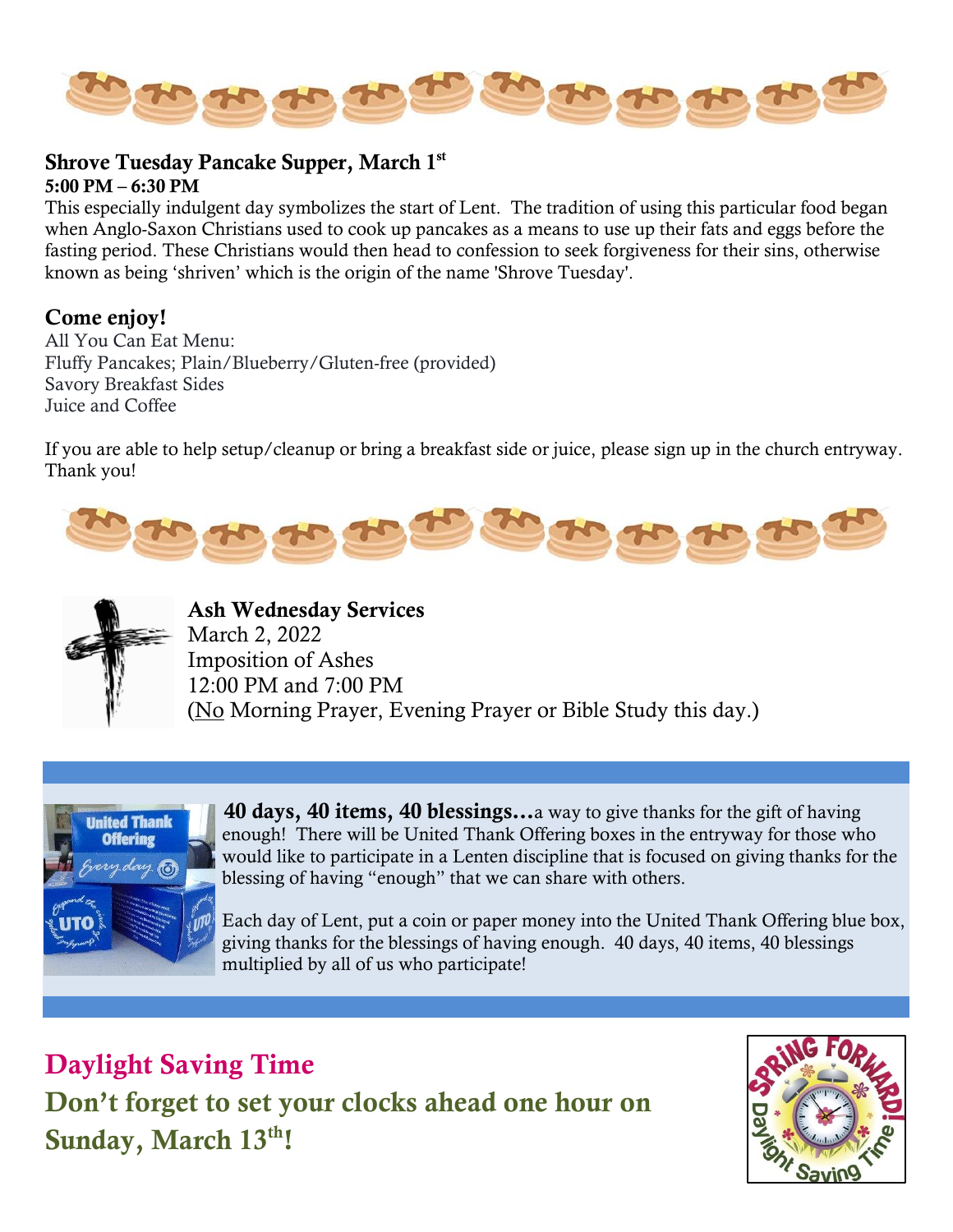## **Meet Your New Vestry Members - Chuck Wall**

I was asked to serve on vestry and I am thankful for the opportunity to do so. I was born and raised in the area and have attended Emmanuel most of my life. My family alternated between the Catholic church and Emmanuel until my Dad died and we started attending Emmanuel all the time. The crucifixion window in our church was given in memory of my father.

Our world and our community desperately need the Gospel message of salvation and redemption in our Lord Jesus Christ. I urge you all to pray. Pray for our church, our community and your neighbors. Pray that our church will be a place where everyone is welcome. Our Lord said all authority in heaven and earth is His, and He tells us to pray. "Pray the Lord of the harvest."







Copies of the book can be found on most bookstore websites and on Amazon.com. If you have any questions regarding the Lenten Book Study with St. Thomas Episcopal Church, please email [stthomasdallasor@gmail.com](mailto:stthomasdallasor@gmail.com) .

## **Lent Madness 2022**

The format is straightforward: 32 saints are placed into a tournament-like single elimination bracket. Each pairing remains open for a set period of time and people vote for their favorite saint. 16 saints make it to the Round of the Saintly Sixteen; eight will advance to the Round of the Elate Eight; four make it to the Faithful Four; two to the Championship; and the winner is awarded the coveted Golden Halo. The first round consists of basic biographical information about each of the 32 saints. Things get a bit more interesting in the subsequent rounds as we offer quotes and quirks, explore legends, and even move into the area of saintly kitsch. To learn more about the 32 saints and to download your 2022 bracket, visit their website at [https://www.lentmadness.org](https://www.lentmadness.org/) . If you would like a printed copy of the 2022 bracket, stop by the office and Kerri will be happy to help.